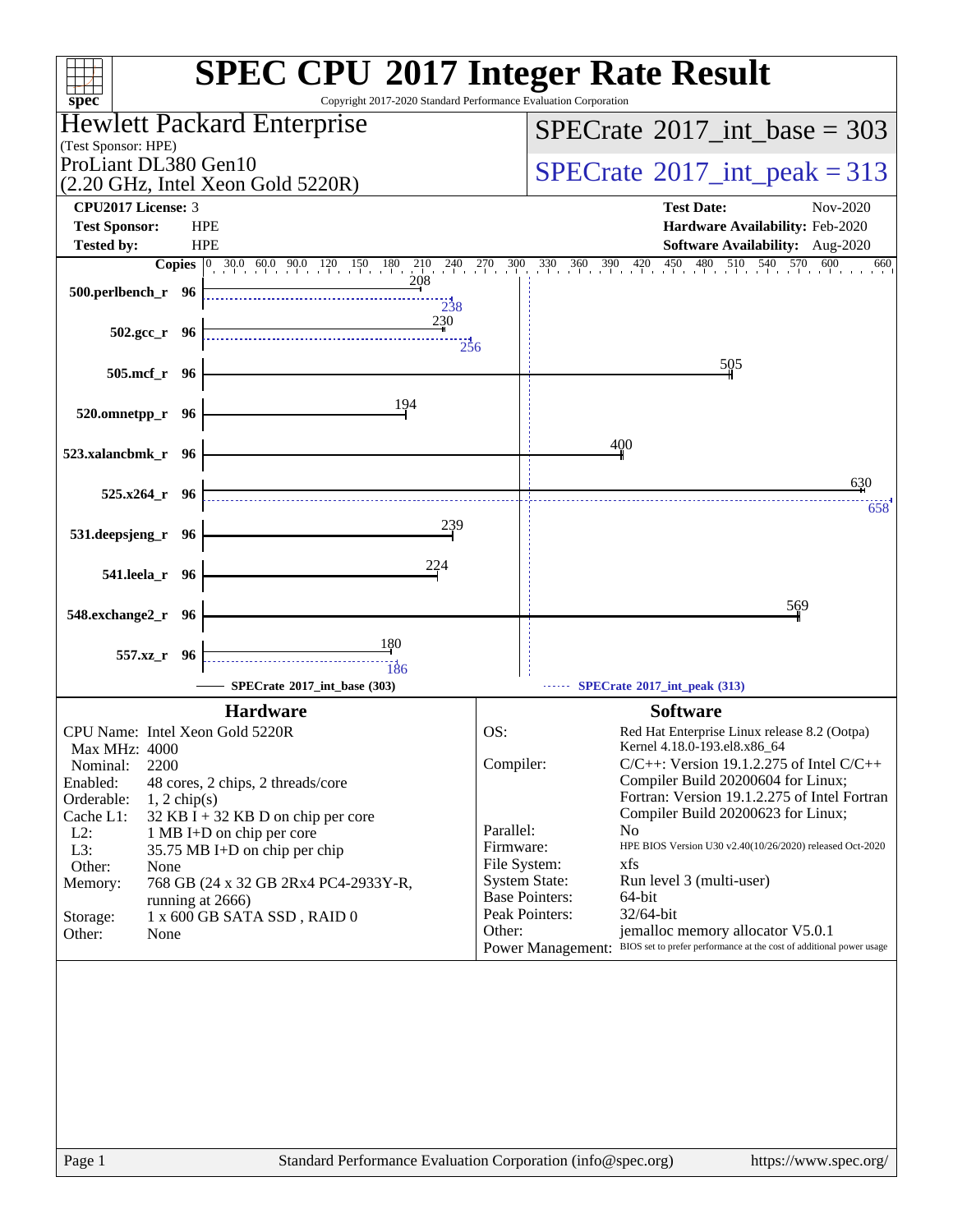

Copyright 2017-2020 Standard Performance Evaluation Corporation

### Hewlett Packard Enterprise

(Test Sponsor: HPE)

(2.20 GHz, Intel Xeon Gold 5220R)

### $SPECTate@2017_int\_base = 303$

ProLiant DL380 Gen10<br>(2.20 GHz, Intel Xeon Gold 5220R) [SPECrate](http://www.spec.org/auto/cpu2017/Docs/result-fields.html#SPECrate2017intpeak)®[2017\\_int\\_peak = 3](http://www.spec.org/auto/cpu2017/Docs/result-fields.html#SPECrate2017intpeak)13

**[CPU2017 License:](http://www.spec.org/auto/cpu2017/Docs/result-fields.html#CPU2017License)** 3 **[Test Date:](http://www.spec.org/auto/cpu2017/Docs/result-fields.html#TestDate)** Nov-2020 **[Test Sponsor:](http://www.spec.org/auto/cpu2017/Docs/result-fields.html#TestSponsor)** HPE **[Hardware Availability:](http://www.spec.org/auto/cpu2017/Docs/result-fields.html#HardwareAvailability)** Feb-2020 **[Tested by:](http://www.spec.org/auto/cpu2017/Docs/result-fields.html#Testedby)** HPE **[Software Availability:](http://www.spec.org/auto/cpu2017/Docs/result-fields.html#SoftwareAvailability)** Aug-2020

### **[Results Table](http://www.spec.org/auto/cpu2017/Docs/result-fields.html#ResultsTable)**

| <b>Base</b>                                                                                            |               |                |       |                | <b>Peak</b> |                |       |               |                |              |                |              |                |              |
|--------------------------------------------------------------------------------------------------------|---------------|----------------|-------|----------------|-------------|----------------|-------|---------------|----------------|--------------|----------------|--------------|----------------|--------------|
| <b>Benchmark</b>                                                                                       | <b>Copies</b> | <b>Seconds</b> | Ratio | <b>Seconds</b> | Ratio       | <b>Seconds</b> | Ratio | <b>Copies</b> | <b>Seconds</b> | <b>Ratio</b> | <b>Seconds</b> | <b>Ratio</b> | <b>Seconds</b> | <b>Ratio</b> |
| 500.perlbench_r                                                                                        | 96            | 736            | 208   | 736            | 208         | 734            | 208   | 96            | 643            | 238          | 642            | 238          | 642            | 238          |
| 502.gcc_r                                                                                              | 96            | 593            | 229   | 592            | 230         | 588            | 231   | 96            | 532            | 256          | 530            | 256          | 531            | 256          |
| $505$ .mcf r                                                                                           | 96            | 307            | 505   | 306            | 507         | 309            | 503   | 96            | 307            | 505          | 306            | 507          | 309            | 503          |
| 520.omnetpp_r                                                                                          | 96            | 649            | 194   | 650            | 194         | 650            | 194   | 96            | 649            | 194          | 650            | 194          | 650            | <u>194</u>   |
| 523.xalancbmk_r                                                                                        | 96            | 254            | 400   | 252            | 402         | 253            | 400   | 96            | 254            | 400          | 252            | 402          | 253            | 400          |
| 525.x264 r                                                                                             | 96            | 267            | 630   | 267            | 629         | 266            | 633   | 96            | 255            | 659          | 255            | 658          | 255            | 658          |
| $531.$ deepsjeng $_r$                                                                                  | 96            | 461            | 239   | 461            | 239         | 461            | 239   | 96            | 461            | 239          | 461            | 239          | 461            | 239          |
| 541.leela r                                                                                            | 96            | 710            | 224   | 710            | 224         | 709            | 224   | 96            | 710            | 224          | 710            | 224          | 709            | 224          |
| 548.exchange2_r                                                                                        | 96            | 441            | 571   | 442            | 569         | 442            | 569   | 96            | 441            | 571          | 442            | 569          | 442            | 569          |
| 557.xz r                                                                                               | 96            | 578            | 180   | 577            | <b>180</b>  | 576            | 180   | 96            | 558            | 186          | 558            | 186          | 558            | <b>186</b>   |
| $SPECrate^{\circ}2017$ int base =                                                                      |               |                | 303   |                |             |                |       |               |                |              |                |              |                |              |
| $CDFC_{\text{tot}}$ $\epsilon_0$ 0017 $\epsilon_1$ $\epsilon_2$ $\epsilon_3$ $\epsilon_4$ $\epsilon_5$ |               |                | 212   |                |             |                |       |               |                |              |                |              |                |              |

**[SPECrate](http://www.spec.org/auto/cpu2017/Docs/result-fields.html#SPECrate2017intpeak)[2017\\_int\\_peak =](http://www.spec.org/auto/cpu2017/Docs/result-fields.html#SPECrate2017intpeak) 313**

Results appear in the [order in which they were run](http://www.spec.org/auto/cpu2017/Docs/result-fields.html#RunOrder). Bold underlined text [indicates a median measurement](http://www.spec.org/auto/cpu2017/Docs/result-fields.html#Median).

### **[Submit Notes](http://www.spec.org/auto/cpu2017/Docs/result-fields.html#SubmitNotes)**

 The numactl mechanism was used to bind copies to processors. The config file option 'submit' was used to generate numactl commands to bind each copy to a specific processor. For details, please see the config file.

### **[Operating System Notes](http://www.spec.org/auto/cpu2017/Docs/result-fields.html#OperatingSystemNotes)**

 Stack size set to unlimited using "ulimit -s unlimited" Transparent Huge Pages enabled by default Prior to runcpu invocation Filesystem page cache synced and cleared with: sync; echo 3 > /proc/sys/vm/drop\_caches runcpu command invoked through numactl i.e.: numactl --interleave=all runcpu <etc>

### **[Environment Variables Notes](http://www.spec.org/auto/cpu2017/Docs/result-fields.html#EnvironmentVariablesNotes)**

```
Environment variables set by runcpu before the start of the run:
LD_LIBRARY_PATH =
      "/home/cpu2017_1.2_binaries/lib/intel64:/home/cpu2017_1.2_binaries/lib/i
      a32:/home/cpu2017_1.2_binaries/je5.0.1-32"
MALLOC_CONF = "retain:true"
```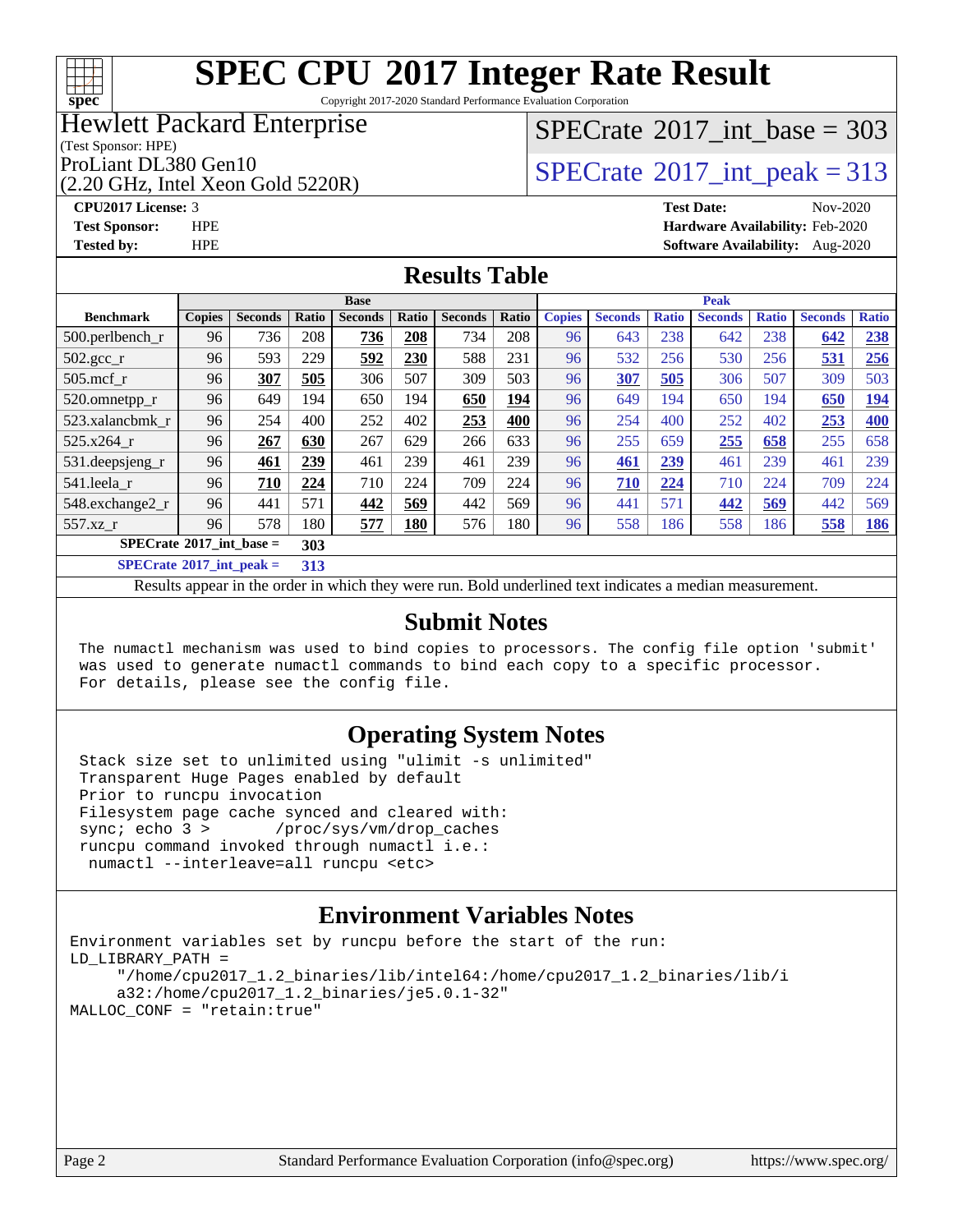Copyright 2017-2020 Standard Performance Evaluation Corporation

### Hewlett Packard Enterprise

(2.20 GHz, Intel Xeon Gold 5220R)

(Test Sponsor: HPE)

 $SPECTate@2017_int\_base = 303$ 

ProLiant DL380 Gen10  $SPECTATE \times 2017$ \_int\_peak = 313

**[spec](http://www.spec.org/)**

 $+\,$ H

**[CPU2017 License:](http://www.spec.org/auto/cpu2017/Docs/result-fields.html#CPU2017License)** 3 **[Test Date:](http://www.spec.org/auto/cpu2017/Docs/result-fields.html#TestDate)** Nov-2020 **[Test Sponsor:](http://www.spec.org/auto/cpu2017/Docs/result-fields.html#TestSponsor)** HPE **[Hardware Availability:](http://www.spec.org/auto/cpu2017/Docs/result-fields.html#HardwareAvailability)** Feb-2020 **[Tested by:](http://www.spec.org/auto/cpu2017/Docs/result-fields.html#Testedby)** HPE **[Software Availability:](http://www.spec.org/auto/cpu2017/Docs/result-fields.html#SoftwareAvailability)** Aug-2020

#### **[General Notes](http://www.spec.org/auto/cpu2017/Docs/result-fields.html#GeneralNotes)**

Page 3 Standard Performance Evaluation Corporation [\(info@spec.org\)](mailto:info@spec.org) <https://www.spec.org/> Binaries compiled on a system with 1x Intel Core i9-7980XE CPU + 64GB RAM memory using Redhat Enterprise Linux 8.0 NA: The test sponsor attests, as of date of publication, that CVE-2017-5754 (Meltdown) is mitigated in the system as tested and documented. Yes: The test sponsor attests, as of date of publication, that CVE-2017-5753 (Spectre variant 1) is mitigated in the system as tested and documented. Yes: The test sponsor attests, as of date of publication, that CVE-2017-5715 (Spectre variant 2) is mitigated in the system as tested and documented. jemalloc, a general purpose malloc implementation built with the RedHat Enterprise 7.5, and the system compiler gcc 4.8.5 sources available from jemalloc.net or<https://github.com/jemalloc/jemalloc/releases> **[Platform Notes](http://www.spec.org/auto/cpu2017/Docs/result-fields.html#PlatformNotes)** BIOS Configuration: Thermal Configuration set to Maximum Cooling Memory Patrol Scrubbing set to Disabled LLC Prefetch set to Enabled LLC Dead Line Allocation set to Disabled Enhanced Processor Performance set to Enabled Workload Profile set to General Throughput Compute Workload Profile set to Custom Minimum Processor Idle Power Core C-State set to C1E State DCU Stream Prefetcher set to Disabled Sysinfo program /home/cpu2017\_1.2\_binaries/bin/sysinfo Rev: r6365 of 2019-08-21 295195f888a3d7edb1e6e46a485a0011 running on localhost.localdomain Fri Nov 6 12:27:47 2020 SUT (System Under Test) info as seen by some common utilities. For more information on this section, see <https://www.spec.org/cpu2017/Docs/config.html#sysinfo> From /proc/cpuinfo model name : Intel(R) Xeon(R) Gold 5220R CPU @ 2.20GHz 2 "physical id"s (chips) 96 "processors" cores, siblings (Caution: counting these is hw and system dependent. The following excerpts from /proc/cpuinfo might not be reliable. Use with caution.) cpu cores : 24 siblings : 48 physical 0: cores 0 1 2 3 9 10 11 12 13 16 17 18 19 20 21 24 25 26 27 28 29 physical 1: cores 0 1 2 3 4 8 9 10 11 12 13 16 17 18 19 20 21 25 26 27 28 29 From lscpu: Architecture: x86\_64 **(Continued on next page)**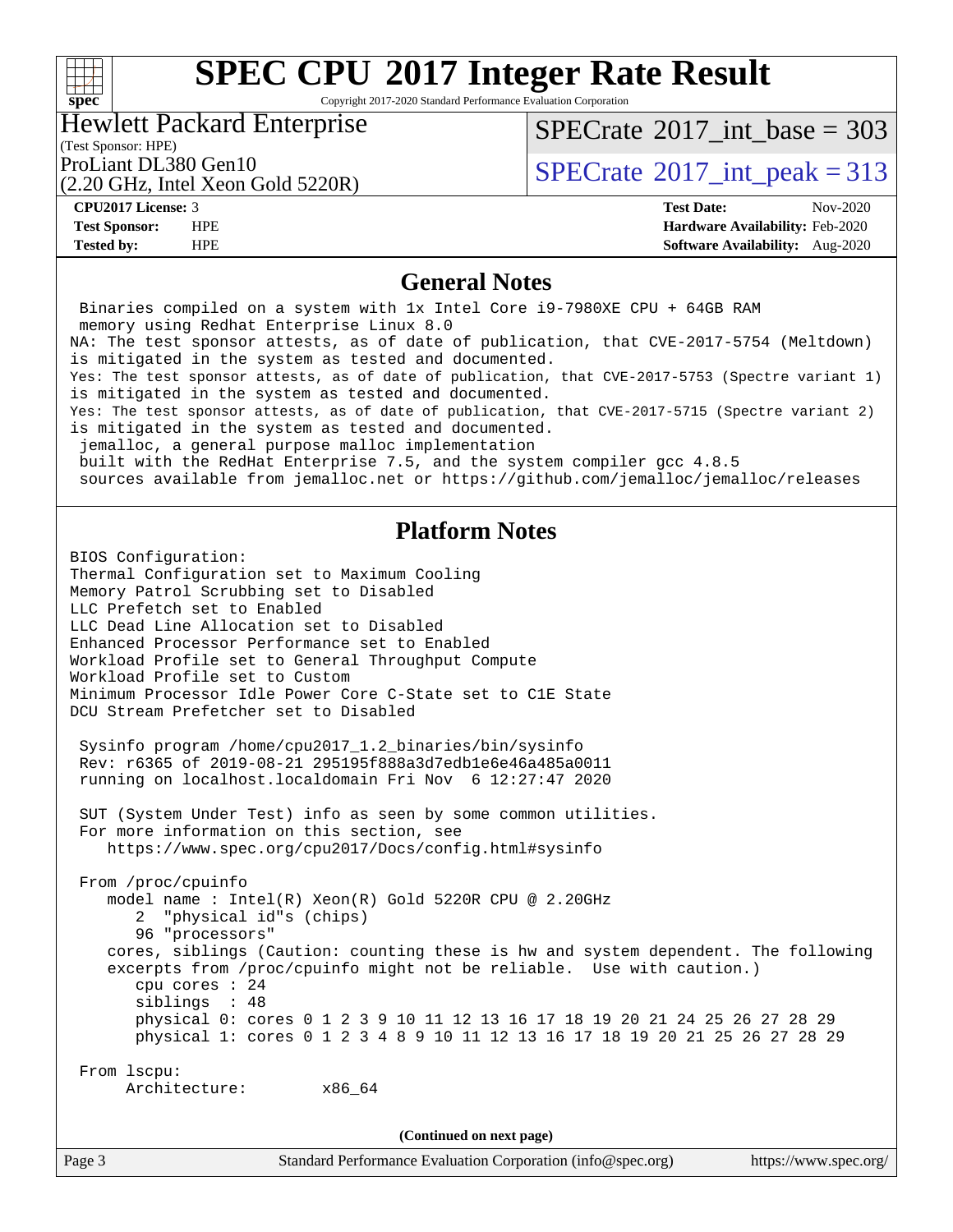

Copyright 2017-2020 Standard Performance Evaluation Corporation

### Hewlett Packard Enterprise

(2.20 GHz, Intel Xeon Gold 5220R)

(Test Sponsor: HPE)

 $SPECTate$ <sup>®</sup>[2017\\_int\\_base =](http://www.spec.org/auto/cpu2017/Docs/result-fields.html#SPECrate2017intbase) 303

ProLiant DL380 Gen10<br>(2.20 GHz, Intel Xeon Gold 5220R)  $\text{SPECrate}^{\circ}2017\_int\_peak = 313$  $\text{SPECrate}^{\circ}2017\_int\_peak = 313$  $\text{SPECrate}^{\circ}2017\_int\_peak = 313$ 

**[Tested by:](http://www.spec.org/auto/cpu2017/Docs/result-fields.html#Testedby)** HPE **[Software Availability:](http://www.spec.org/auto/cpu2017/Docs/result-fields.html#SoftwareAvailability)** Aug-2020

**[CPU2017 License:](http://www.spec.org/auto/cpu2017/Docs/result-fields.html#CPU2017License)** 3 **[Test Date:](http://www.spec.org/auto/cpu2017/Docs/result-fields.html#TestDate)** Nov-2020 **[Test Sponsor:](http://www.spec.org/auto/cpu2017/Docs/result-fields.html#TestSponsor)** HPE **[Hardware Availability:](http://www.spec.org/auto/cpu2017/Docs/result-fields.html#HardwareAvailability)** Feb-2020

#### **[Platform Notes \(Continued\)](http://www.spec.org/auto/cpu2017/Docs/result-fields.html#PlatformNotes)**

 CPU op-mode(s): 32-bit, 64-bit Byte Order: Little Endian CPU(s): 96 On-line CPU(s) list: 0-95 Thread(s) per core: 2 Core(s) per socket: 24  $Socket(s):$  NUMA node(s): 4 Vendor ID: GenuineIntel CPU family: 6 Model: 85 Model name: Intel(R) Xeon(R) Gold 5220R CPU @ 2.20GHz Stepping: CPU MHz: 1000.033 BogoMIPS: 4400.00 Virtualization: VT-x L1d cache: 32K L1i cache: 32K L2 cache: 1024K L3 cache: 36608K NUMA node0 CPU(s): 0-11,48-59 NUMA node1 CPU(s): 12-23,60-71 NUMA node2 CPU(s): 24-35,72-83 NUMA node3 CPU(s): 36-47,84-95 Flags: fpu vme de pse tsc msr pae mce cx8 apic sep mtrr pge mca cmov pat pse36 clflush dts acpi mmx fxsr sse sse2 ss ht tm pbe syscall nx pdpe1gb rdtscp lm constant\_tsc art arch\_perfmon pebs bts rep\_good nopl xtopology nonstop\_tsc cpuid aperfmperf pni pclmulqdq dtes64 monitor ds\_cpl vmx smx est tm2 ssse3 sdbg fma cx16 xtpr pdcm pcid dca sse4\_1 sse4\_2 x2apic movbe popcnt tsc\_deadline\_timer aes xsave avx f16c rdrand lahf\_lm abm 3dnowprefetch cpuid\_fault epb cat\_l3 cdp\_l3 invpcid\_single intel\_ppin ssbd mba ibrs ibpb stibp ibrs\_enhanced tpr\_shadow vnmi flexpriority ept vpid fsgsbase tsc\_adjust bmi1 hle avx2 smep bmi2 erms invpcid rtm cqm mpx rdt\_a avx512f avx512dq rdseed adx smap clflushopt clwb intel\_pt avx512cd avx512bw avx512vl xsaveopt xsavec xgetbv1 xsaves cqm\_llc cqm\_occup\_llc cqm\_mbm\_total cqm\_mbm\_local dtherm ida arat pln pts pku ospke avx512\_vnni md\_clear flush\_l1d arch\_capabilities /proc/cpuinfo cache data cache size : 36608 KB From numactl --hardware WARNING: a numactl 'node' might or might not correspond to a physical chip. available: 4 nodes (0-3) node 0 cpus: 0 1 2 3 4 5 6 7 8 9 10 11 48 49 50 51 52 53 54 55 56 57 58 59 node 0 size: 193124 MB

**(Continued on next page)**

node 1 cpus: 12 13 14 15 16 17 18 19 20 21 22 23 60 61 62 63 64 65 66 67 68 69 70 71

node 0 free: 186718 MB

Page 4 Standard Performance Evaluation Corporation [\(info@spec.org\)](mailto:info@spec.org) <https://www.spec.org/>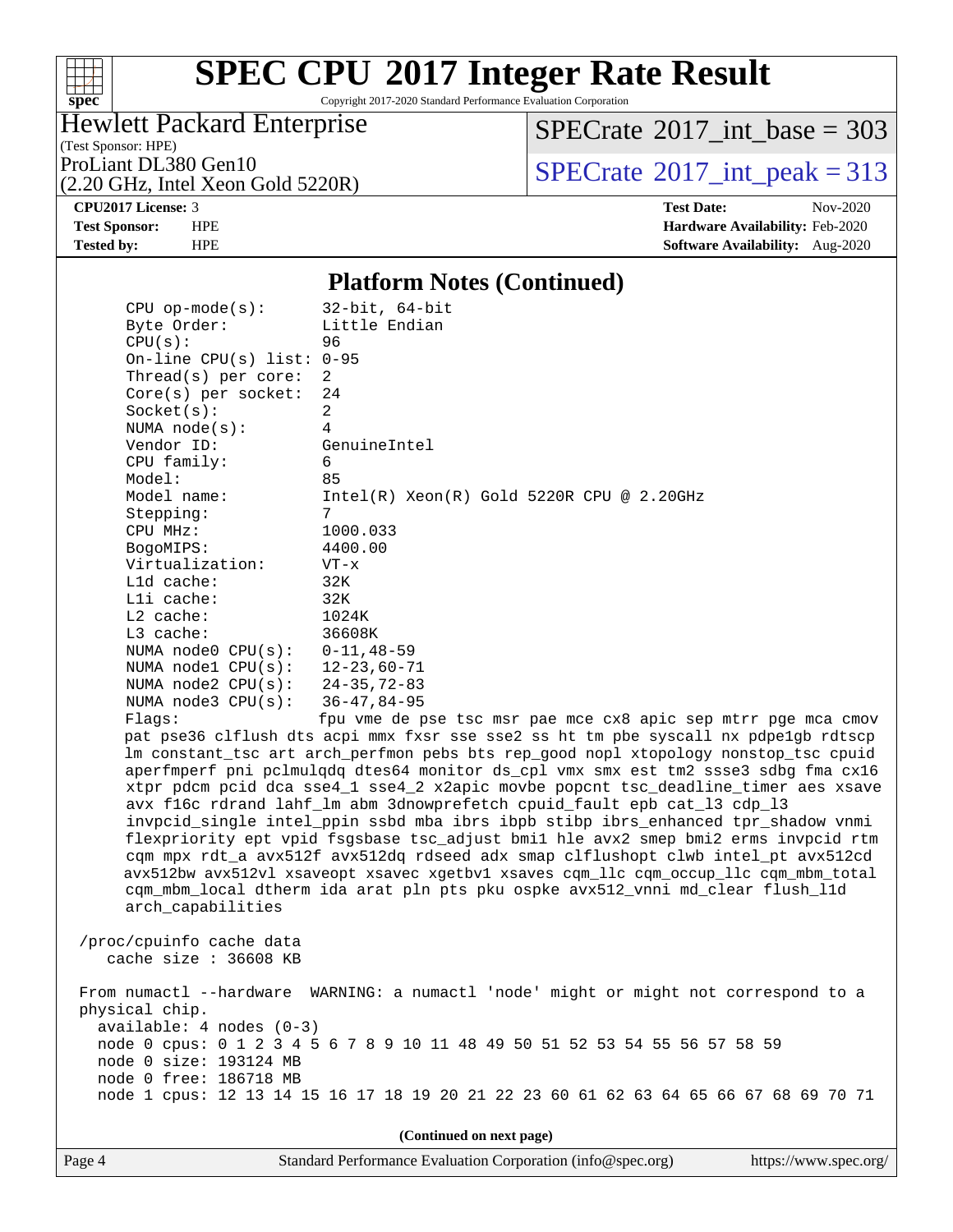### $+\ +$ **[spec](http://www.spec.org/)**

# **[SPEC CPU](http://www.spec.org/auto/cpu2017/Docs/result-fields.html#SPECCPU2017IntegerRateResult)[2017 Integer Rate Result](http://www.spec.org/auto/cpu2017/Docs/result-fields.html#SPECCPU2017IntegerRateResult)**

Copyright 2017-2020 Standard Performance Evaluation Corporation

Hewlett Packard Enterprise

 $SPECTate$ <sup>®</sup>[2017\\_int\\_base =](http://www.spec.org/auto/cpu2017/Docs/result-fields.html#SPECrate2017intbase) 303

(Test Sponsor: HPE) (2.20 GHz, Intel Xeon Gold 5220R)

ProLiant DL380 Gen10<br>  $SPECTate$ <sup>®</sup>[2017\\_int\\_peak = 3](http://www.spec.org/auto/cpu2017/Docs/result-fields.html#SPECrate2017intpeak)13

**[CPU2017 License:](http://www.spec.org/auto/cpu2017/Docs/result-fields.html#CPU2017License)** 3 **[Test Date:](http://www.spec.org/auto/cpu2017/Docs/result-fields.html#TestDate)** Nov-2020 **[Test Sponsor:](http://www.spec.org/auto/cpu2017/Docs/result-fields.html#TestSponsor)** HPE **[Hardware Availability:](http://www.spec.org/auto/cpu2017/Docs/result-fields.html#HardwareAvailability)** Feb-2020 **[Tested by:](http://www.spec.org/auto/cpu2017/Docs/result-fields.html#Testedby)** HPE **[Software Availability:](http://www.spec.org/auto/cpu2017/Docs/result-fields.html#SoftwareAvailability)** Aug-2020

### **[Platform Notes \(Continued\)](http://www.spec.org/auto/cpu2017/Docs/result-fields.html#PlatformNotes)**

 node 1 size: 193530 MB node 1 free: 188815 MB node 2 cpus: 24 25 26 27 28 29 30 31 32 33 34 35 72 73 74 75 76 77 78 79 80 81 82 83 node 2 size: 193530 MB node 2 free: 188763 MB node 3 cpus: 36 37 38 39 40 41 42 43 44 45 46 47 84 85 86 87 88 89 90 91 92 93 94 95 node 3 size: 193502 MB node 3 free: 188388 MB node distances: node 0 1 2 3 0: 10 21 31 31 1: 21 10 31 31 2: 31 31 10 21 3: 31 31 21 10 From /proc/meminfo MemTotal: 792256492 kB HugePages\_Total: 0 Hugepagesize: 2048 kB From /etc/\*release\* /etc/\*version\* os-release: NAME="Red Hat Enterprise Linux" VERSION="8.2 (Ootpa)" ID="rhel" ID\_LIKE="fedora" VERSION\_ID="8.2" PLATFORM\_ID="platform:el8" PRETTY\_NAME="Red Hat Enterprise Linux 8.2 (Ootpa)" ANSI\_COLOR="0;31" redhat-release: Red Hat Enterprise Linux release 8.2 (Ootpa) system-release: Red Hat Enterprise Linux release 8.2 (Ootpa) system-release-cpe: cpe:/o:redhat:enterprise\_linux:8.2:ga uname -a: Linux localhost.localdomain 4.18.0-193.el8.x86\_64 #1 SMP Fri Mar 27 14:35:58 UTC 2020 x86\_64 x86\_64 x86\_64 GNU/Linux Kernel self-reported vulnerability status: itlb\_multihit: KVM: Mitigation: Split huge pages CVE-2018-3620 (L1 Terminal Fault): Not affected Microarchitectural Data Sampling: Not affected CVE-2017-5754 (Meltdown): Not affected CVE-2018-3639 (Speculative Store Bypass): Mitigation: Speculative Store Bypass disabled via prctl and seccomp CVE-2017-5753 (Spectre variant 1): Mitigation: usercopy/swapgs barriers and \_\_user **(Continued on next page)**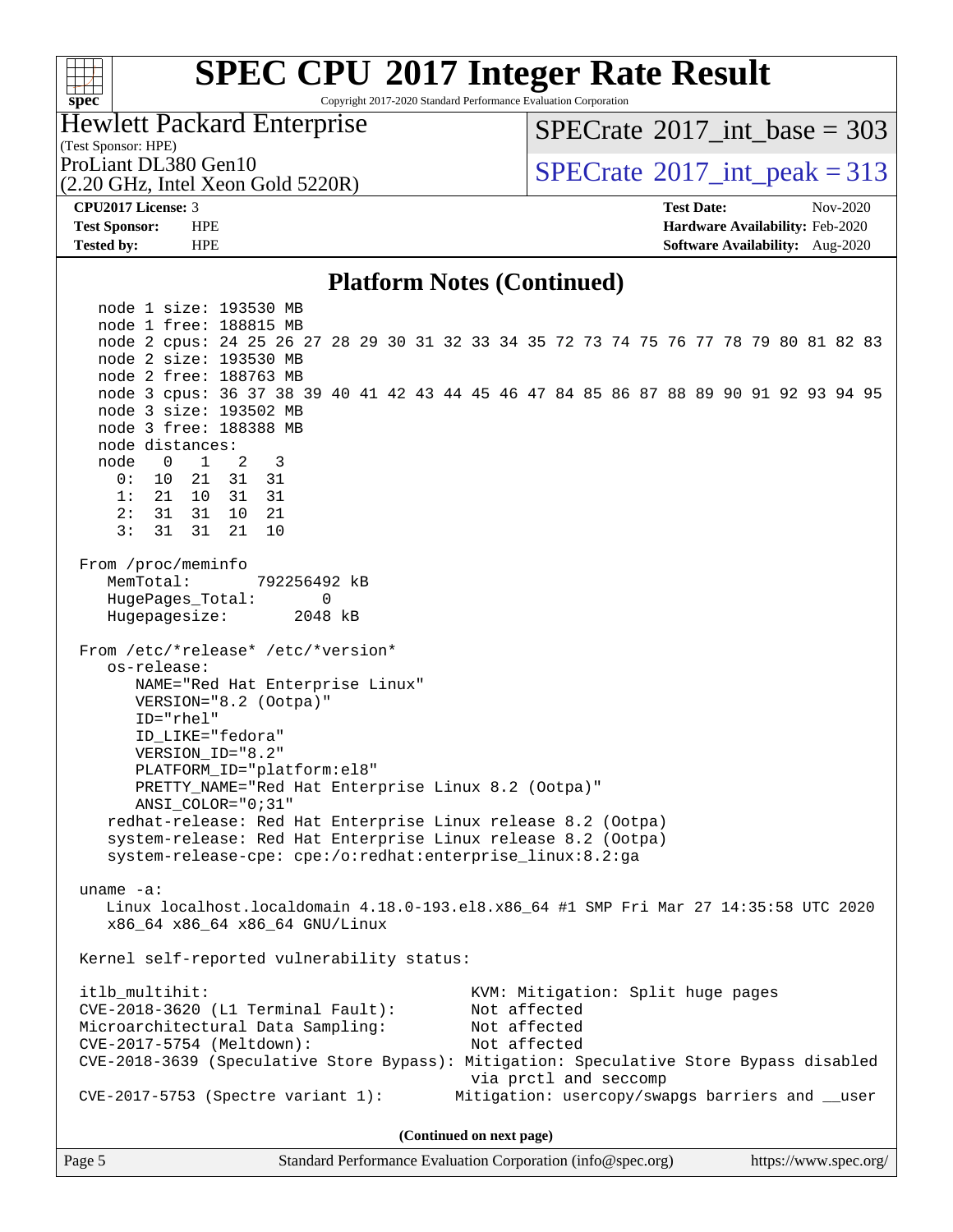Copyright 2017-2020 Standard Performance Evaluation Corporation

### Hewlett Packard Enterprise

(Test Sponsor: HPE)

 $SPECrate$ <sup>®</sup>[2017\\_int\\_base =](http://www.spec.org/auto/cpu2017/Docs/result-fields.html#SPECrate2017intbase) 303

(2.20 GHz, Intel Xeon Gold 5220R)

ProLiant DL380 Gen10  $SPECTATE \times 2017$ \_int\_peak = 313

**[spec](http://www.spec.org/)**

 $+\,$ H

**[CPU2017 License:](http://www.spec.org/auto/cpu2017/Docs/result-fields.html#CPU2017License)** 3 **[Test Date:](http://www.spec.org/auto/cpu2017/Docs/result-fields.html#TestDate)** Nov-2020 **[Test Sponsor:](http://www.spec.org/auto/cpu2017/Docs/result-fields.html#TestSponsor)** HPE **[Hardware Availability:](http://www.spec.org/auto/cpu2017/Docs/result-fields.html#HardwareAvailability)** Feb-2020 **[Tested by:](http://www.spec.org/auto/cpu2017/Docs/result-fields.html#Testedby)** HPE **[Software Availability:](http://www.spec.org/auto/cpu2017/Docs/result-fields.html#SoftwareAvailability)** Aug-2020

#### **[Platform Notes \(Continued\)](http://www.spec.org/auto/cpu2017/Docs/result-fields.html#PlatformNotes)**

pointer sanitization

RSB filling

CVE-2017-5715 (Spectre variant 2): Mitigation: Enhanced IBRS, IBPB: conditional,

tsx\_async\_abort: Mitigation: Clear CPU buffers; SMT vulnerable

run-level 3 Nov 6 10:57

 SPEC is set to: /home/cpu2017\_1.2\_binaries Filesystem Type Size Used Avail Use% Mounted on /dev/mapper/rhel-home xfs 504G 99G 405G 20% /home

 From /sys/devices/virtual/dmi/id BIOS: HPE U30 10/26/2020 Vendor: HPE Product: ProLiant DL380 Gen10 Product Family: ProLiant Serial: 7CE714P19P

 Additional information from dmidecode follows. WARNING: Use caution when you interpret this section. The 'dmidecode' program reads system data which is "intended to allow hardware to be accurately determined", but the intent may not be met, as there are frequent changes to hardware, firmware, and the "DMTF SMBIOS" standard. Memory:

24x UNKNOWN NOT AVAILABLE 32 GB 2 rank 2933

(End of data from sysinfo program)

### **[Compiler Version Notes](http://www.spec.org/auto/cpu2017/Docs/result-fields.html#CompilerVersionNotes)**

==============================================================================  $C \qquad | \quad 502.\text{gcc\_r}(\text{peak})$ ------------------------------------------------------------------------------ Intel(R) C Compiler for applications running on IA-32, Version 19.1.2.275 Build 20200604 Copyright (C) 1985-2020 Intel Corporation. All rights reserved. ------------------------------------------------------------------------------ ============================================================================== C | 500.perlbench\_r(base) 502.gcc\_r(base) 505.mcf\_r(base, peak) | 525.x264\_r(base, peak) 557.xz\_r(base) ------------------------------------------------------------------------------ Intel(R) C Compiler for applications running on  $Intel(R) 64$ , Version 19.1.2.275 Build 20200604 Copyright (C) 1985-2020 Intel Corporation. All rights reserved. ------------------------------------------------------------------------------

**(Continued on next page)**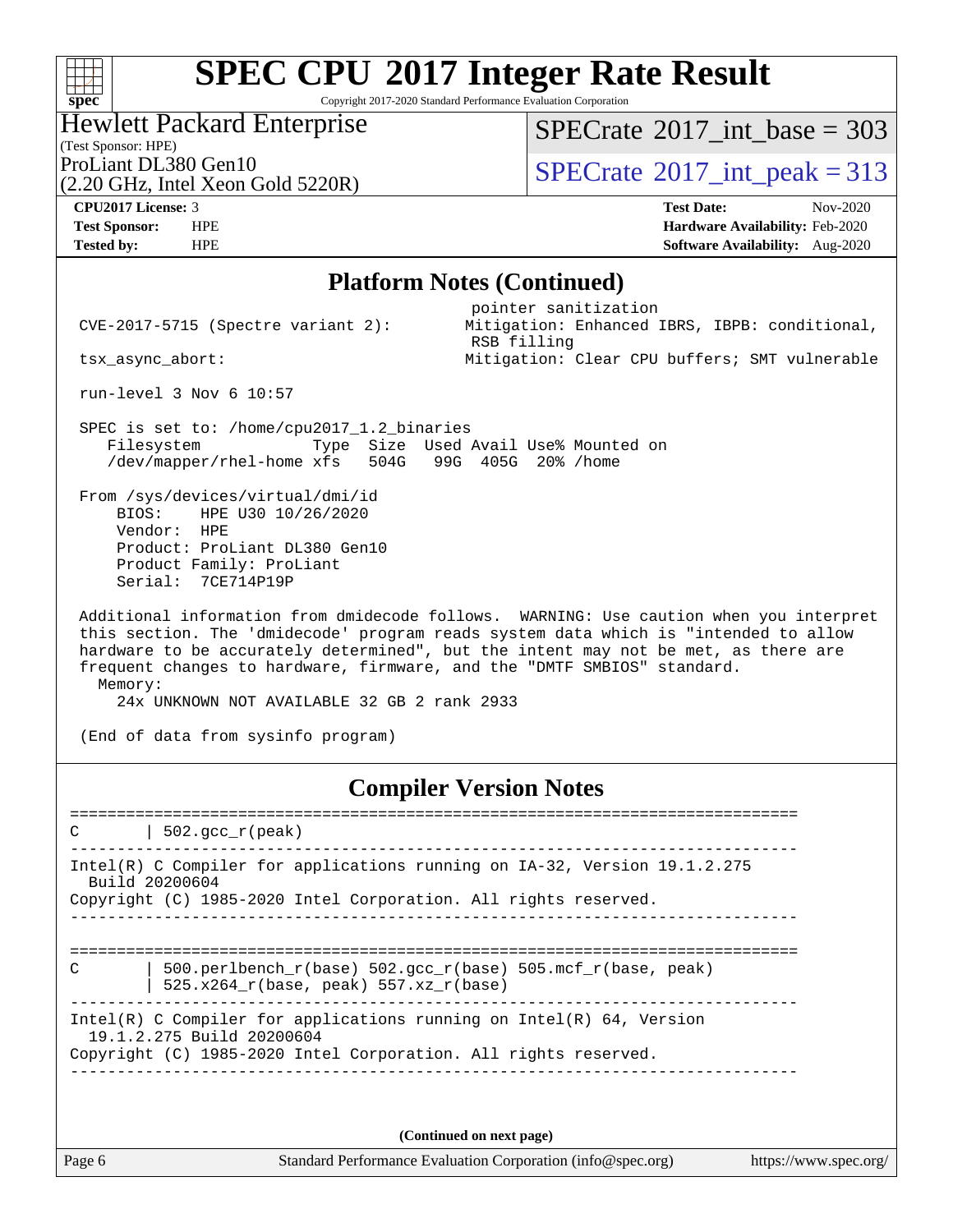

Copyright 2017-2020 Standard Performance Evaluation Corporation

Hewlett Packard Enterprise

(2.20 GHz, Intel Xeon Gold 5220R)

 $SPECrate$ <sup>®</sup>[2017\\_int\\_base =](http://www.spec.org/auto/cpu2017/Docs/result-fields.html#SPECrate2017intbase) 303

(Test Sponsor: HPE)

ProLiant DL380 Gen10<br>  $(2.20 \text{ GHz})$  Intel Xeon Gold 5220R)

**[CPU2017 License:](http://www.spec.org/auto/cpu2017/Docs/result-fields.html#CPU2017License)** 3 **[Test Date:](http://www.spec.org/auto/cpu2017/Docs/result-fields.html#TestDate)** Nov-2020 **[Test Sponsor:](http://www.spec.org/auto/cpu2017/Docs/result-fields.html#TestSponsor)** HPE **[Hardware Availability:](http://www.spec.org/auto/cpu2017/Docs/result-fields.html#HardwareAvailability)** Feb-2020 **[Tested by:](http://www.spec.org/auto/cpu2017/Docs/result-fields.html#Testedby)** HPE **[Software Availability:](http://www.spec.org/auto/cpu2017/Docs/result-fields.html#SoftwareAvailability)** Aug-2020

### **[Compiler Version Notes \(Continued\)](http://www.spec.org/auto/cpu2017/Docs/result-fields.html#CompilerVersionNotes)**

| Page 7 | Standard Performance Evaluation Corporation (info@spec.org)                                                                                                                      | https://www.spec.org/ |
|--------|----------------------------------------------------------------------------------------------------------------------------------------------------------------------------------|-----------------------|
|        | (Continued on next page)                                                                                                                                                         |                       |
|        | Intel(R) C Compiler for applications running on $Intel(R) 64$ , Version<br>19.1.2.275 Build 20200604                                                                             |                       |
| C      | 500.perlbench_r(base) 502.gcc_r(base) 505.mcf_r(base, peak)<br>525.x264_r(base, peak) 557.xz_r(base)                                                                             |                       |
|        | Build 20200604<br>Copyright (C) 1985-2020 Intel Corporation. All rights reserved.                                                                                                |                       |
|        | Intel(R) C Compiler for applications running on IA-32, Version 19.1.2.275                                                                                                        |                       |
| C      | $\vert$ 502.gcc_r(peak)                                                                                                                                                          |                       |
|        | Intel(R) C Intel(R) 64 Compiler for applications running on Intel(R) 64,<br>Version 19.1.2.275 Build 20200623<br>Copyright (C) 1985-2020 Intel Corporation. All rights reserved. |                       |
| C.     | $500.perlbench_r(peak) 557. xz_r(peak)$                                                                                                                                          |                       |
|        | 19.1.2.275 Build 20200604<br>Copyright (C) 1985-2020 Intel Corporation. All rights reserved.                                                                                     |                       |
|        | $Intel(R)$ C Compiler for applications running on $Intel(R)$ 64, Version                                                                                                         |                       |
| C      | 500.perlbench_r(base) 502.gcc_r(base) 505.mcf_r(base, peak)<br>$525.x264_r(base, peak) 557.xz_r(base)$                                                                           |                       |
|        | Build 20200604<br>Copyright (C) 1985-2020 Intel Corporation. All rights reserved.                                                                                                |                       |
|        | Intel(R) C Compiler for applications running on IA-32, Version 19.1.2.275                                                                                                        |                       |
| C      | $\vert$ 502.gcc_r(peak)                                                                                                                                                          |                       |
|        | Version 19.1.2.275 Build 20200623<br>Copyright (C) 1985-2020 Intel Corporation. All rights reserved.                                                                             |                       |
|        | $Intel(R)$ C Intel(R) 64 Compiler for applications running on Intel(R) 64,                                                                                                       |                       |
| C      | 500.perlbench_r(peak) 557.xz_r(peak)                                                                                                                                             |                       |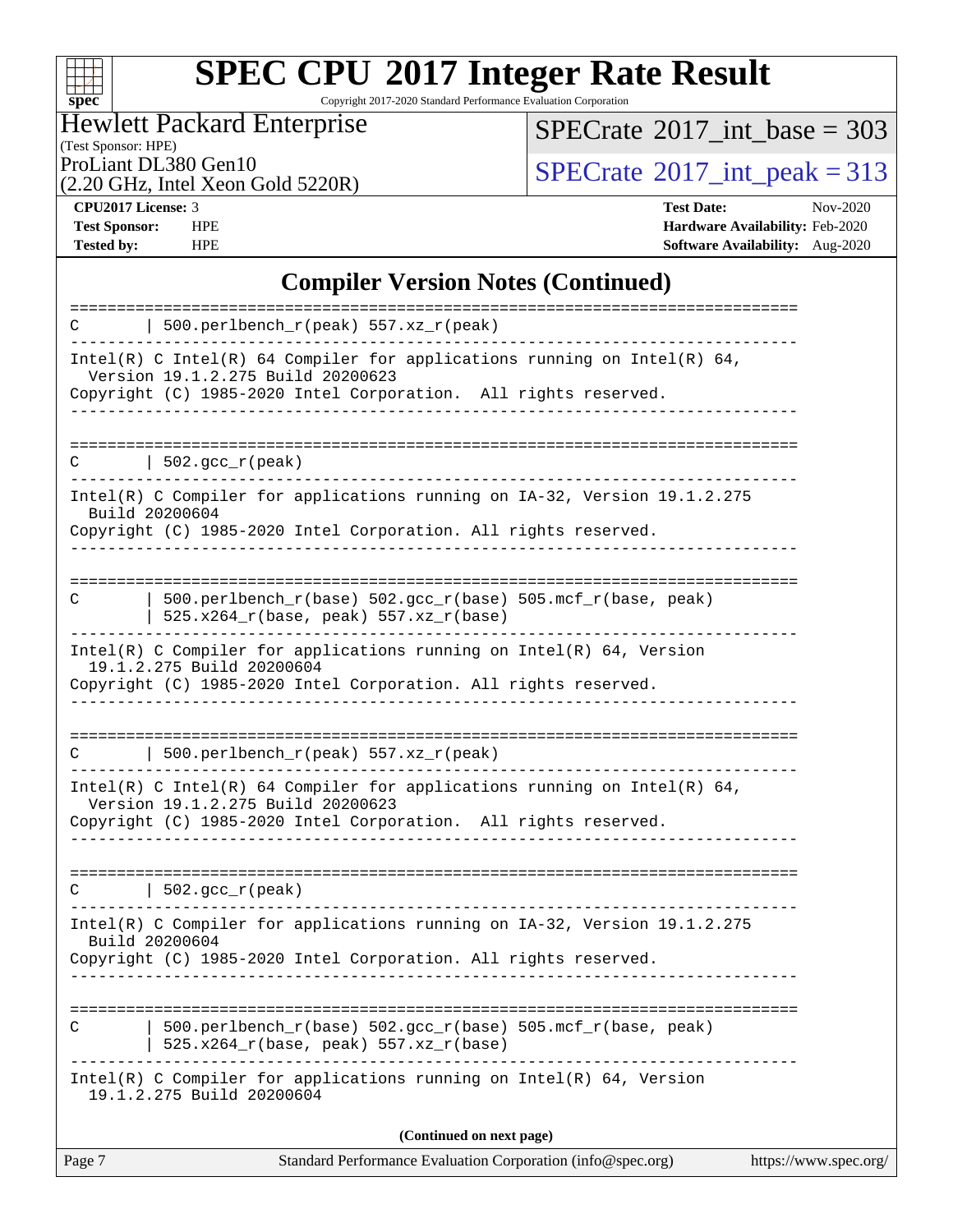| N | S.<br>U | e |  |
|---|---------|---|--|

Copyright 2017-2020 Standard Performance Evaluation Corporation

### Hewlett Packard Enterprise

(Test Sponsor: HPE)

 $SPECTate@2017_int\_base = 303$ 

(2.20 GHz, Intel Xeon Gold 5220R)

ProLiant DL380 Gen10<br>(2.20 GHz, Intel Xeon Gold 5220R)  $\text{SPECrate}^{\circ}2017\_int\_peak = 313$  $\text{SPECrate}^{\circ}2017\_int\_peak = 313$  $\text{SPECrate}^{\circ}2017\_int\_peak = 313$ 

**[CPU2017 License:](http://www.spec.org/auto/cpu2017/Docs/result-fields.html#CPU2017License)** 3 **[Test Date:](http://www.spec.org/auto/cpu2017/Docs/result-fields.html#TestDate)** Nov-2020 **[Test Sponsor:](http://www.spec.org/auto/cpu2017/Docs/result-fields.html#TestSponsor)** HPE **[Hardware Availability:](http://www.spec.org/auto/cpu2017/Docs/result-fields.html#HardwareAvailability)** Feb-2020 **[Tested by:](http://www.spec.org/auto/cpu2017/Docs/result-fields.html#Testedby)** HPE **[Software Availability:](http://www.spec.org/auto/cpu2017/Docs/result-fields.html#SoftwareAvailability)** Aug-2020

### **[Compiler Version Notes \(Continued\)](http://www.spec.org/auto/cpu2017/Docs/result-fields.html#CompilerVersionNotes)**

| Copyright (C) 1985-2020 Intel Corporation. All rights reserved.                                                                                                                        |
|----------------------------------------------------------------------------------------------------------------------------------------------------------------------------------------|
|                                                                                                                                                                                        |
| 500.perlbench $r(\text{peak})$ 557.xz $r(\text{peak})$<br>C                                                                                                                            |
| Intel(R) C Intel(R) 64 Compiler for applications running on Intel(R) 64,<br>Version 19.1.2.275 Build 20200623<br>Copyright (C) 1985-2020 Intel Corporation. All rights reserved.       |
|                                                                                                                                                                                        |
| 520.omnetpp $r(base, peak)$ 523.xalancbmk $r(base, peak)$<br>$C++$<br>531.deepsjeng_r(base, peak) 541.leela_r(base, peak)                                                              |
| $Intel(R)$ C++ Compiler for applications running on $Intel(R)$ 64, Version<br>19.1.2.275 Build 20200604<br>Copyright (C) 1985-2020 Intel Corporation. All rights reserved.             |
| Fortran   548.exchange2 $r(base, peak)$                                                                                                                                                |
| Intel(R) Fortran Intel(R) 64 Compiler for applications running on Intel(R)<br>64, Version 19.1.2.275 Build 20200623<br>Copyright (C) 1985-2020 Intel Corporation. All rights reserved. |
|                                                                                                                                                                                        |

### **[Base Compiler Invocation](http://www.spec.org/auto/cpu2017/Docs/result-fields.html#BaseCompilerInvocation)**

[C benchmarks](http://www.spec.org/auto/cpu2017/Docs/result-fields.html#Cbenchmarks): [icc](http://www.spec.org/cpu2017/results/res2020q4/cpu2017-20201109-24344.flags.html#user_CCbase_intel_icc_66fc1ee009f7361af1fbd72ca7dcefbb700085f36577c54f309893dd4ec40d12360134090235512931783d35fd58c0460139e722d5067c5574d8eaf2b3e37e92)

[C++ benchmarks:](http://www.spec.org/auto/cpu2017/Docs/result-fields.html#CXXbenchmarks) [icpc](http://www.spec.org/cpu2017/results/res2020q4/cpu2017-20201109-24344.flags.html#user_CXXbase_intel_icpc_c510b6838c7f56d33e37e94d029a35b4a7bccf4766a728ee175e80a419847e808290a9b78be685c44ab727ea267ec2f070ec5dc83b407c0218cded6866a35d07)

[Fortran benchmarks](http://www.spec.org/auto/cpu2017/Docs/result-fields.html#Fortranbenchmarks): [ifort](http://www.spec.org/cpu2017/results/res2020q4/cpu2017-20201109-24344.flags.html#user_FCbase_intel_ifort_8111460550e3ca792625aed983ce982f94888b8b503583aa7ba2b8303487b4d8a21a13e7191a45c5fd58ff318f48f9492884d4413fa793fd88dd292cad7027ca)

### **[Base Portability Flags](http://www.spec.org/auto/cpu2017/Docs/result-fields.html#BasePortabilityFlags)**

 500.perlbench\_r: [-DSPEC\\_LP64](http://www.spec.org/cpu2017/results/res2020q4/cpu2017-20201109-24344.flags.html#b500.perlbench_r_basePORTABILITY_DSPEC_LP64) [-DSPEC\\_LINUX\\_X64](http://www.spec.org/cpu2017/results/res2020q4/cpu2017-20201109-24344.flags.html#b500.perlbench_r_baseCPORTABILITY_DSPEC_LINUX_X64) 502.gcc\_r: [-DSPEC\\_LP64](http://www.spec.org/cpu2017/results/res2020q4/cpu2017-20201109-24344.flags.html#suite_basePORTABILITY502_gcc_r_DSPEC_LP64)

**(Continued on next page)**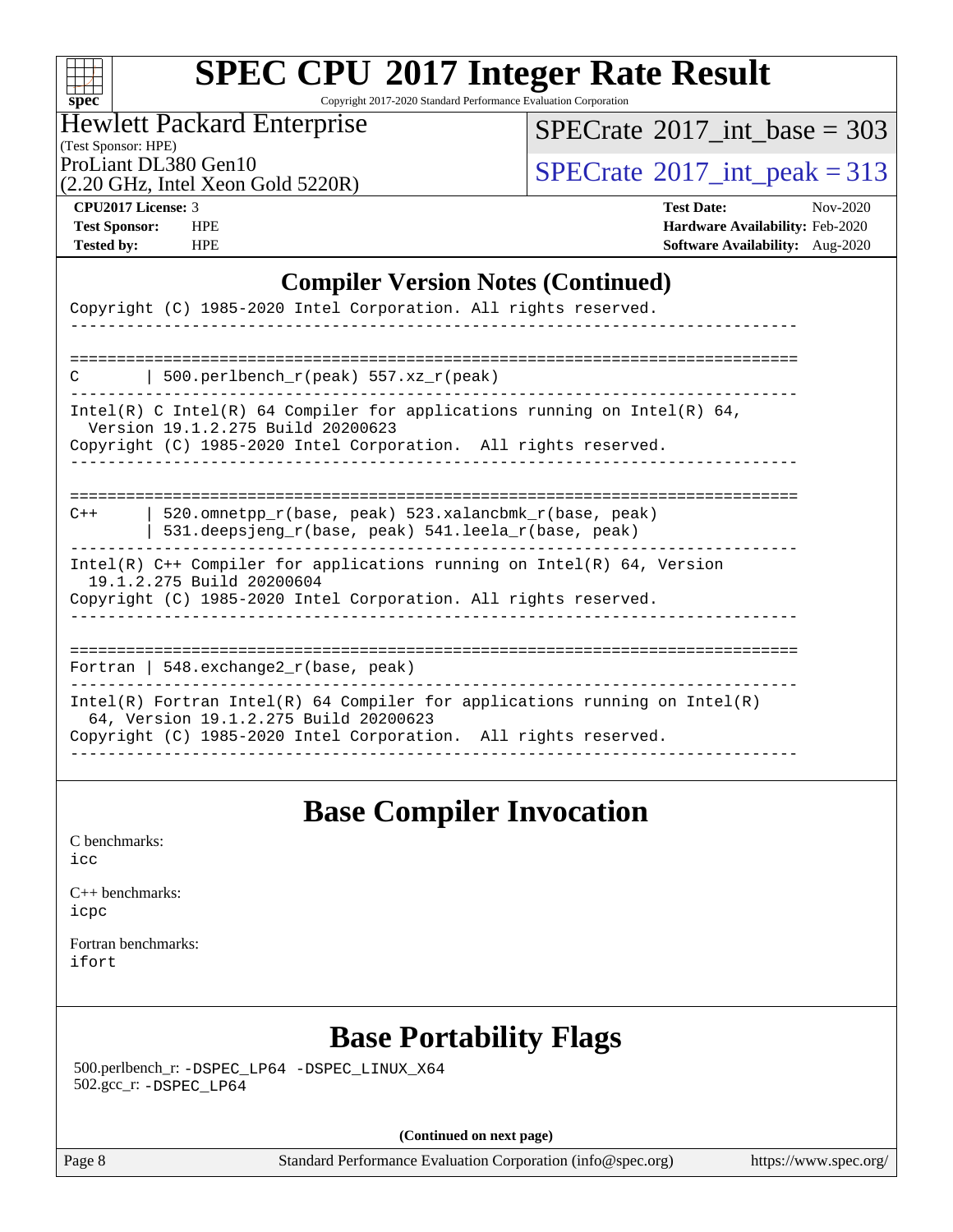

Copyright 2017-2020 Standard Performance Evaluation Corporation

Hewlett Packard Enterprise

 $SPECTate$ <sup>®</sup>[2017\\_int\\_base =](http://www.spec.org/auto/cpu2017/Docs/result-fields.html#SPECrate2017intbase) 303

(Test Sponsor: HPE) (2.20 GHz, Intel Xeon Gold 5220R)

ProLiant DL380 Gen10<br>  $SPECTate$ <sup>®</sup>[2017\\_int\\_peak = 3](http://www.spec.org/auto/cpu2017/Docs/result-fields.html#SPECrate2017intpeak)13

**[CPU2017 License:](http://www.spec.org/auto/cpu2017/Docs/result-fields.html#CPU2017License)** 3 **[Test Date:](http://www.spec.org/auto/cpu2017/Docs/result-fields.html#TestDate)** Nov-2020 **[Test Sponsor:](http://www.spec.org/auto/cpu2017/Docs/result-fields.html#TestSponsor)** HPE **[Hardware Availability:](http://www.spec.org/auto/cpu2017/Docs/result-fields.html#HardwareAvailability)** Feb-2020 **[Tested by:](http://www.spec.org/auto/cpu2017/Docs/result-fields.html#Testedby)** HPE **[Software Availability:](http://www.spec.org/auto/cpu2017/Docs/result-fields.html#SoftwareAvailability)** Aug-2020

## **[Base Portability Flags \(Continued\)](http://www.spec.org/auto/cpu2017/Docs/result-fields.html#BasePortabilityFlags)**

 505.mcf\_r: [-DSPEC\\_LP64](http://www.spec.org/cpu2017/results/res2020q4/cpu2017-20201109-24344.flags.html#suite_basePORTABILITY505_mcf_r_DSPEC_LP64) 520.omnetpp\_r: [-DSPEC\\_LP64](http://www.spec.org/cpu2017/results/res2020q4/cpu2017-20201109-24344.flags.html#suite_basePORTABILITY520_omnetpp_r_DSPEC_LP64) 523.xalancbmk\_r: [-DSPEC\\_LP64](http://www.spec.org/cpu2017/results/res2020q4/cpu2017-20201109-24344.flags.html#suite_basePORTABILITY523_xalancbmk_r_DSPEC_LP64) [-DSPEC\\_LINUX](http://www.spec.org/cpu2017/results/res2020q4/cpu2017-20201109-24344.flags.html#b523.xalancbmk_r_baseCXXPORTABILITY_DSPEC_LINUX) 525.x264\_r: [-DSPEC\\_LP64](http://www.spec.org/cpu2017/results/res2020q4/cpu2017-20201109-24344.flags.html#suite_basePORTABILITY525_x264_r_DSPEC_LP64) 531.deepsjeng\_r: [-DSPEC\\_LP64](http://www.spec.org/cpu2017/results/res2020q4/cpu2017-20201109-24344.flags.html#suite_basePORTABILITY531_deepsjeng_r_DSPEC_LP64) 541.leela\_r: [-DSPEC\\_LP64](http://www.spec.org/cpu2017/results/res2020q4/cpu2017-20201109-24344.flags.html#suite_basePORTABILITY541_leela_r_DSPEC_LP64) 548.exchange2\_r: [-DSPEC\\_LP64](http://www.spec.org/cpu2017/results/res2020q4/cpu2017-20201109-24344.flags.html#suite_basePORTABILITY548_exchange2_r_DSPEC_LP64) 557.xz\_r: [-DSPEC\\_LP64](http://www.spec.org/cpu2017/results/res2020q4/cpu2017-20201109-24344.flags.html#suite_basePORTABILITY557_xz_r_DSPEC_LP64)

**[Base Optimization Flags](http://www.spec.org/auto/cpu2017/Docs/result-fields.html#BaseOptimizationFlags)**

#### [C benchmarks](http://www.spec.org/auto/cpu2017/Docs/result-fields.html#Cbenchmarks):

```
-m64 -qnextgen -std=c11
-Wl,-plugin-opt=-x86-branches-within-32B-boundaries -Wl,-z,muldefs
-xCORE-AVX512 -O3 -ffast-math -flto -mfpmath=sse -funroll-loops
-qopt-mem-layout-trans=4
-L/usr/local/IntelCompiler19/compilers_and_libraries_2020.3.275/linux/compiler/lib/intel64_lin
-lqkmalloc
```
[C++ benchmarks](http://www.spec.org/auto/cpu2017/Docs/result-fields.html#CXXbenchmarks):

```
-m64 -qnextgen -Wl,-plugin-opt=-x86-branches-within-32B-boundaries
-Wl,-z,muldefs -xCORE-AVX512 -O3 -ffast-math -flto -mfpmath=sse
-funroll-loops -qopt-mem-layout-trans=4
-L/usr/local/IntelCompiler19/compilers_and_libraries_2020.3.275/linux/compiler/lib/intel64_lin
-lqkmalloc
```
#### [Fortran benchmarks:](http://www.spec.org/auto/cpu2017/Docs/result-fields.html#Fortranbenchmarks)

```
-m64 -Wl,-plugin-opt=-x86-branches-within-32B-boundaries -Wl,-z,muldefs
-xCORE-AVX512 -O3 -ipo -no-prec-div -qopt-mem-layout-trans=4
-nostandard-realloc-lhs -align array32byte -auto
-mbranches-within-32B-boundaries
-L/usr/local/IntelCompiler19/compilers_and_libraries_2020.3.275/linux/compiler/lib/intel64_lin
-lqkmalloc
```
### **[Peak Compiler Invocation](http://www.spec.org/auto/cpu2017/Docs/result-fields.html#PeakCompilerInvocation)**

[C benchmarks](http://www.spec.org/auto/cpu2017/Docs/result-fields.html#Cbenchmarks): [icc](http://www.spec.org/cpu2017/results/res2020q4/cpu2017-20201109-24344.flags.html#user_CCpeak_intel_icc_66fc1ee009f7361af1fbd72ca7dcefbb700085f36577c54f309893dd4ec40d12360134090235512931783d35fd58c0460139e722d5067c5574d8eaf2b3e37e92)

[C++ benchmarks:](http://www.spec.org/auto/cpu2017/Docs/result-fields.html#CXXbenchmarks) [icpc](http://www.spec.org/cpu2017/results/res2020q4/cpu2017-20201109-24344.flags.html#user_CXXpeak_intel_icpc_c510b6838c7f56d33e37e94d029a35b4a7bccf4766a728ee175e80a419847e808290a9b78be685c44ab727ea267ec2f070ec5dc83b407c0218cded6866a35d07)

**(Continued on next page)**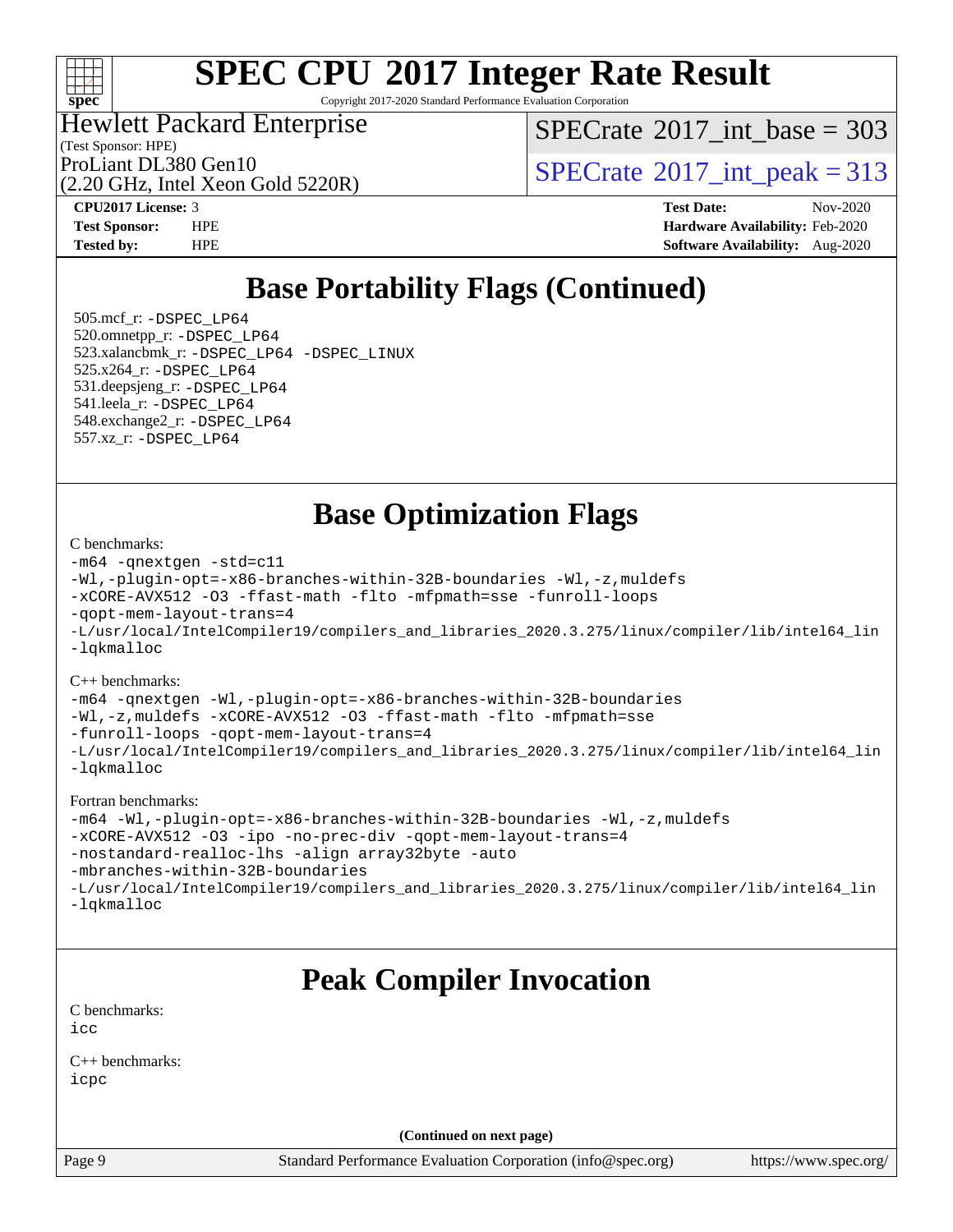

Copyright 2017-2020 Standard Performance Evaluation Corporation

### Hewlett Packard Enterprise

(Test Sponsor: HPE)

 $SPECTate$ <sup>®</sup>[2017\\_int\\_base =](http://www.spec.org/auto/cpu2017/Docs/result-fields.html#SPECrate2017intbase) 303

(2.20 GHz, Intel Xeon Gold 5220R)

ProLiant DL380 Gen10<br>  $SPECTate$ <sup>®</sup>[2017\\_int\\_peak = 3](http://www.spec.org/auto/cpu2017/Docs/result-fields.html#SPECrate2017intpeak)13

**[CPU2017 License:](http://www.spec.org/auto/cpu2017/Docs/result-fields.html#CPU2017License)** 3 **[Test Date:](http://www.spec.org/auto/cpu2017/Docs/result-fields.html#TestDate)** Nov-2020 **[Test Sponsor:](http://www.spec.org/auto/cpu2017/Docs/result-fields.html#TestSponsor)** HPE **[Hardware Availability:](http://www.spec.org/auto/cpu2017/Docs/result-fields.html#HardwareAvailability)** Feb-2020 **[Tested by:](http://www.spec.org/auto/cpu2017/Docs/result-fields.html#Testedby)** HPE **[Software Availability:](http://www.spec.org/auto/cpu2017/Docs/result-fields.html#SoftwareAvailability)** Aug-2020

## **[Peak Compiler Invocation \(Continued\)](http://www.spec.org/auto/cpu2017/Docs/result-fields.html#PeakCompilerInvocation)**

[Fortran benchmarks](http://www.spec.org/auto/cpu2017/Docs/result-fields.html#Fortranbenchmarks):

[ifort](http://www.spec.org/cpu2017/results/res2020q4/cpu2017-20201109-24344.flags.html#user_FCpeak_intel_ifort_8111460550e3ca792625aed983ce982f94888b8b503583aa7ba2b8303487b4d8a21a13e7191a45c5fd58ff318f48f9492884d4413fa793fd88dd292cad7027ca)

### **[Peak Portability Flags](http://www.spec.org/auto/cpu2017/Docs/result-fields.html#PeakPortabilityFlags)**

 500.perlbench\_r: [-DSPEC\\_LP64](http://www.spec.org/cpu2017/results/res2020q4/cpu2017-20201109-24344.flags.html#b500.perlbench_r_peakPORTABILITY_DSPEC_LP64) [-DSPEC\\_LINUX\\_X64](http://www.spec.org/cpu2017/results/res2020q4/cpu2017-20201109-24344.flags.html#b500.perlbench_r_peakCPORTABILITY_DSPEC_LINUX_X64) 502.gcc\_r: [-D\\_FILE\\_OFFSET\\_BITS=64](http://www.spec.org/cpu2017/results/res2020q4/cpu2017-20201109-24344.flags.html#user_peakPORTABILITY502_gcc_r_file_offset_bits_64_5ae949a99b284ddf4e95728d47cb0843d81b2eb0e18bdfe74bbf0f61d0b064f4bda2f10ea5eb90e1dcab0e84dbc592acfc5018bc955c18609f94ddb8d550002c) 505.mcf\_r: [-DSPEC\\_LP64](http://www.spec.org/cpu2017/results/res2020q4/cpu2017-20201109-24344.flags.html#suite_peakPORTABILITY505_mcf_r_DSPEC_LP64) 520.omnetpp\_r: [-DSPEC\\_LP64](http://www.spec.org/cpu2017/results/res2020q4/cpu2017-20201109-24344.flags.html#suite_peakPORTABILITY520_omnetpp_r_DSPEC_LP64) 523.xalancbmk\_r: [-DSPEC\\_LP64](http://www.spec.org/cpu2017/results/res2020q4/cpu2017-20201109-24344.flags.html#suite_peakPORTABILITY523_xalancbmk_r_DSPEC_LP64) [-DSPEC\\_LINUX](http://www.spec.org/cpu2017/results/res2020q4/cpu2017-20201109-24344.flags.html#b523.xalancbmk_r_peakCXXPORTABILITY_DSPEC_LINUX) 525.x264\_r: [-DSPEC\\_LP64](http://www.spec.org/cpu2017/results/res2020q4/cpu2017-20201109-24344.flags.html#suite_peakPORTABILITY525_x264_r_DSPEC_LP64) 531.deepsjeng\_r: [-DSPEC\\_LP64](http://www.spec.org/cpu2017/results/res2020q4/cpu2017-20201109-24344.flags.html#suite_peakPORTABILITY531_deepsjeng_r_DSPEC_LP64) 541.leela\_r: [-DSPEC\\_LP64](http://www.spec.org/cpu2017/results/res2020q4/cpu2017-20201109-24344.flags.html#suite_peakPORTABILITY541_leela_r_DSPEC_LP64) 548.exchange2\_r: [-DSPEC\\_LP64](http://www.spec.org/cpu2017/results/res2020q4/cpu2017-20201109-24344.flags.html#suite_peakPORTABILITY548_exchange2_r_DSPEC_LP64) 557.xz\_r: [-DSPEC\\_LP64](http://www.spec.org/cpu2017/results/res2020q4/cpu2017-20201109-24344.flags.html#suite_peakPORTABILITY557_xz_r_DSPEC_LP64)

## **[Peak Optimization Flags](http://www.spec.org/auto/cpu2017/Docs/result-fields.html#PeakOptimizationFlags)**

[C benchmarks](http://www.spec.org/auto/cpu2017/Docs/result-fields.html#Cbenchmarks):

```
Page 10 Standard Performance Evaluation Corporation (info@spec.org) https://www.spec.org/
  500.perlbench_r: -Wl,-z,muldefs -prof-gen(pass 1) -prof-use(pass 2)
-xCORE-AVX512 -ipo -O3 -no-prec-div
-qopt-mem-layout-trans=4 -fno-strict-overflow
-mbranches-within-32B-boundaries
-L/usr/local/IntelCompiler19/compilers_and_libraries_2020.3.275/linux/compiler/lib/intel64_lin
-lqkmalloc
  502.gcc_r: -m32
-L/usr/local/IntelCompiler19/compilers_and_libraries_2020.3.275/linux/compiler/lib/ia32_lin
-std=gnu89
-Wl,-plugin-opt=-x86-branches-within-32B-boundaries
-Wl,-z,muldefs -fprofile-generate(pass 1)
-fprofile-use=default.profdata(pass 2) -xCORE-AVX512 -flto
-Ofast(pass 1) -O3 -ffast-math -qnextgen
-qopt-mem-layout-trans=4 -L/usr/local/jemalloc32-5.0.1/lib
-ljemalloc
  505.mcf_r: basepeak = yes
 525.x264_r: -m64-qnextgen -std=cl1-Wl,-plugin-opt=-x86-branches-within-32B-boundaries
-Wl,-z,muldefs -xCORE-AVX512 -flto -O3 -ffast-math
                                      (Continued on next page)
```